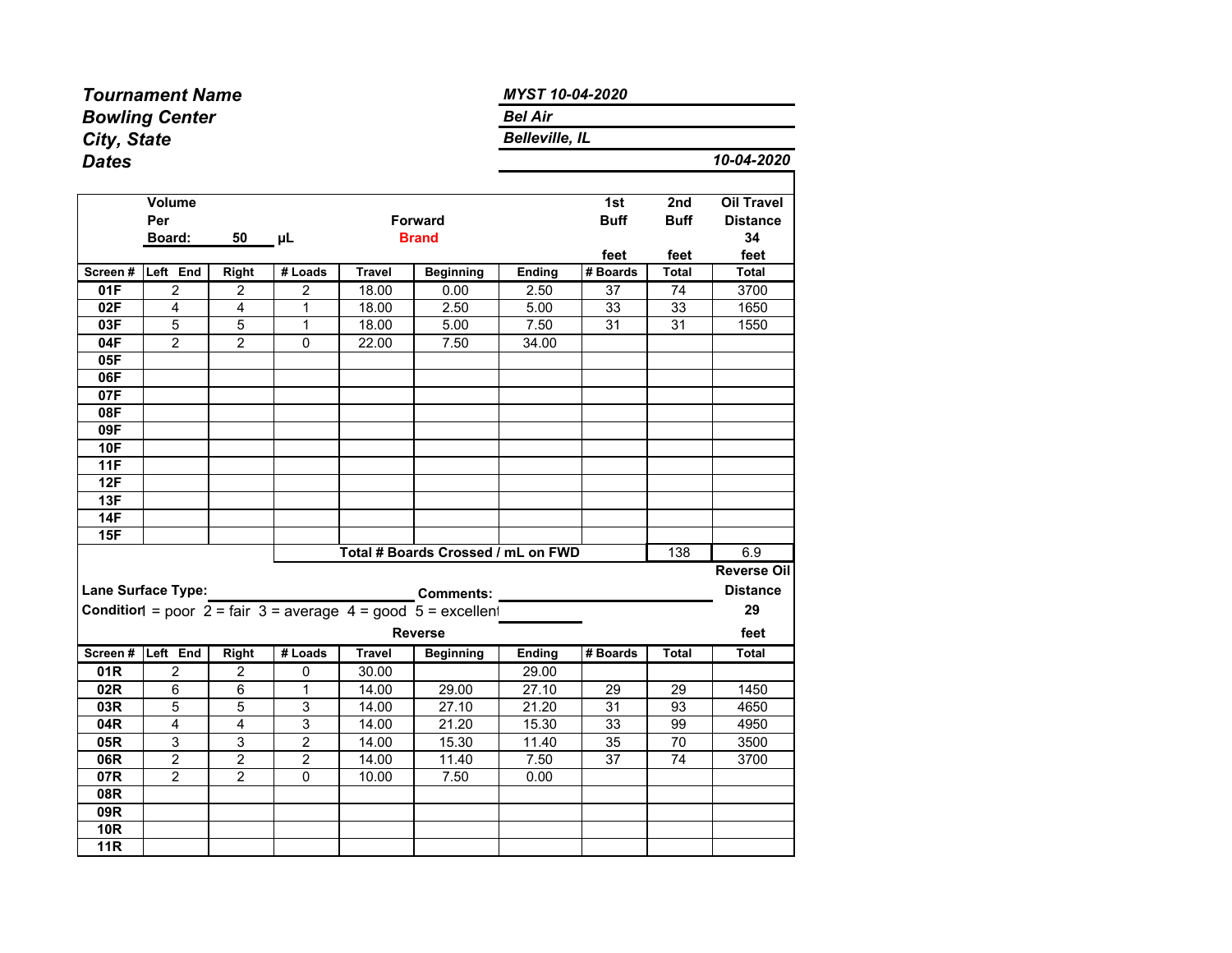|            |  | Total # Boards / mL FWD and REV    | 503 | 25.15 |  |  |
|------------|--|------------------------------------|-----|-------|--|--|
|            |  | Total # Boards Crossed / mL on REV | 365 | 18.25 |  |  |
| <b>15R</b> |  |                                    |     |       |  |  |
| <b>14R</b> |  |                                    |     |       |  |  |
| 13R        |  |                                    |     |       |  |  |
| 12R        |  |                                    |     |       |  |  |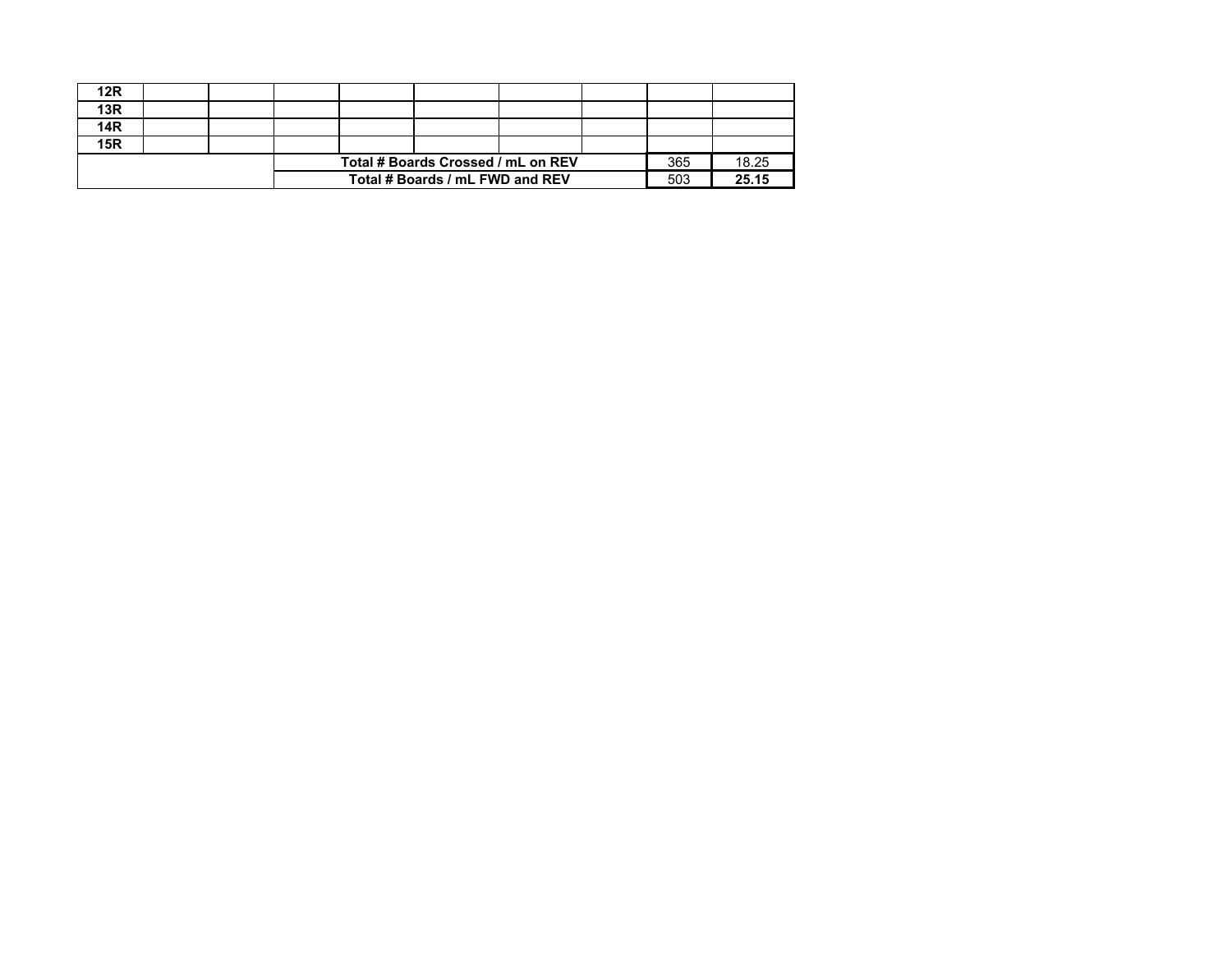| <b>Microliter</b> | Avg. 2-5L:16L-20 | Avg. 6-10L:16L-20                  | Avg. 11-15L:16L-20                                  | Avg. 16L-20:20-16R                                  | Avg. 16L-20:20-16R                                   | Avg. 20-16R:15-11R                                   |
|-------------------|------------------|------------------------------------|-----------------------------------------------------|-----------------------------------------------------|------------------------------------------------------|------------------------------------------------------|
| <b>Arrow Zone</b> | 425              | 750                                | 750                                                 | 750                                                 | 750                                                  | 750                                                  |
| <b>Ratio</b>      | 1.76             | 1.00                               | 1.00                                                | 1.00                                                | 1.00                                                 | 1.00                                                 |
|                   |                  | <b>Microliter Track Zone Ratio</b> | Ave. 3L-7L:18L-18R<br>Outside Track: Middle<br>1.25 | Ave. 8L-12L:18L-18R<br>Middle Track: Middle<br>1.00 | Ave. 13L-17L:18L-18R<br>Inside Track: Middle<br>1.00 | Ave. 18L-18R:17R-13R<br>Middle: Inside Track<br>1.00 |

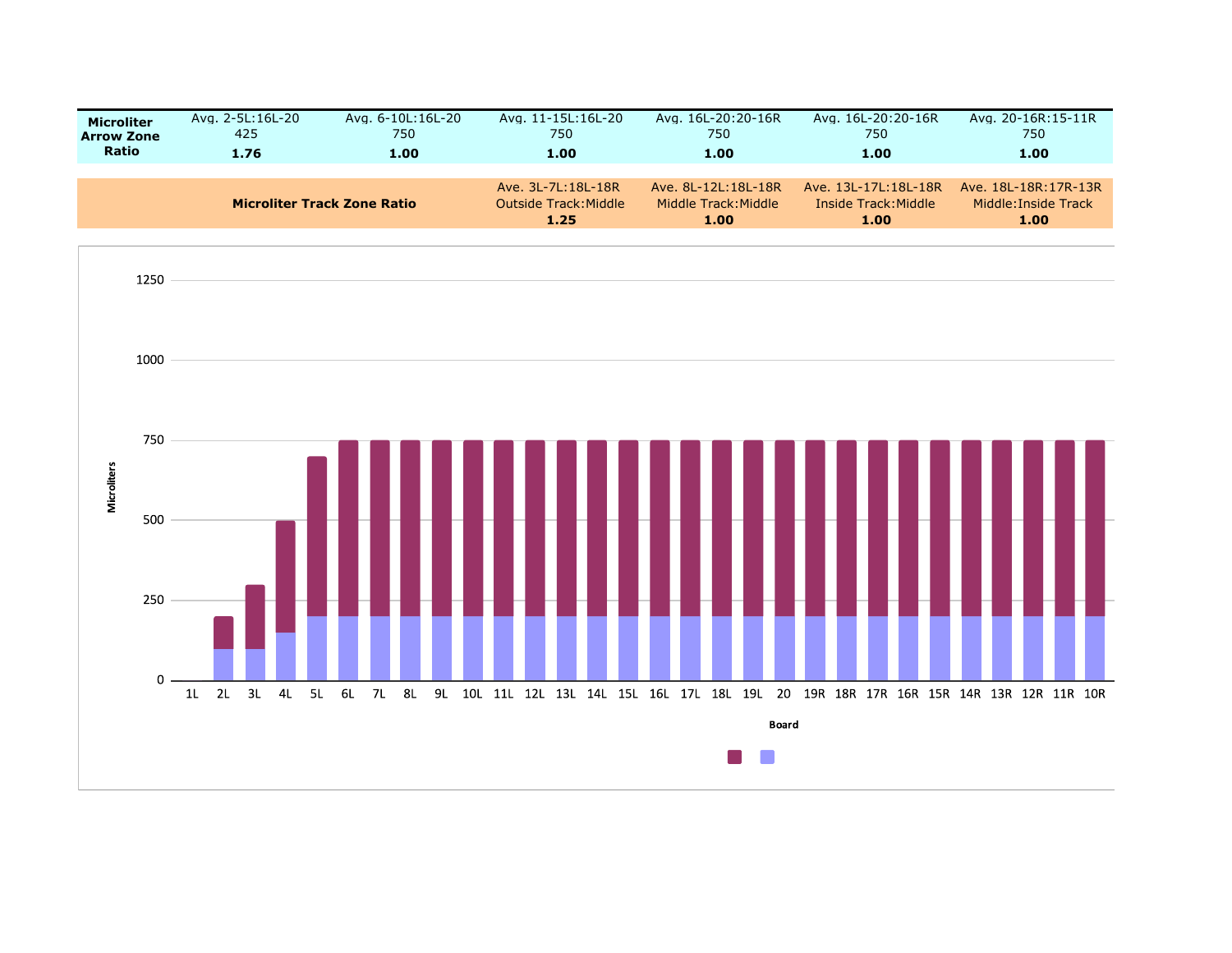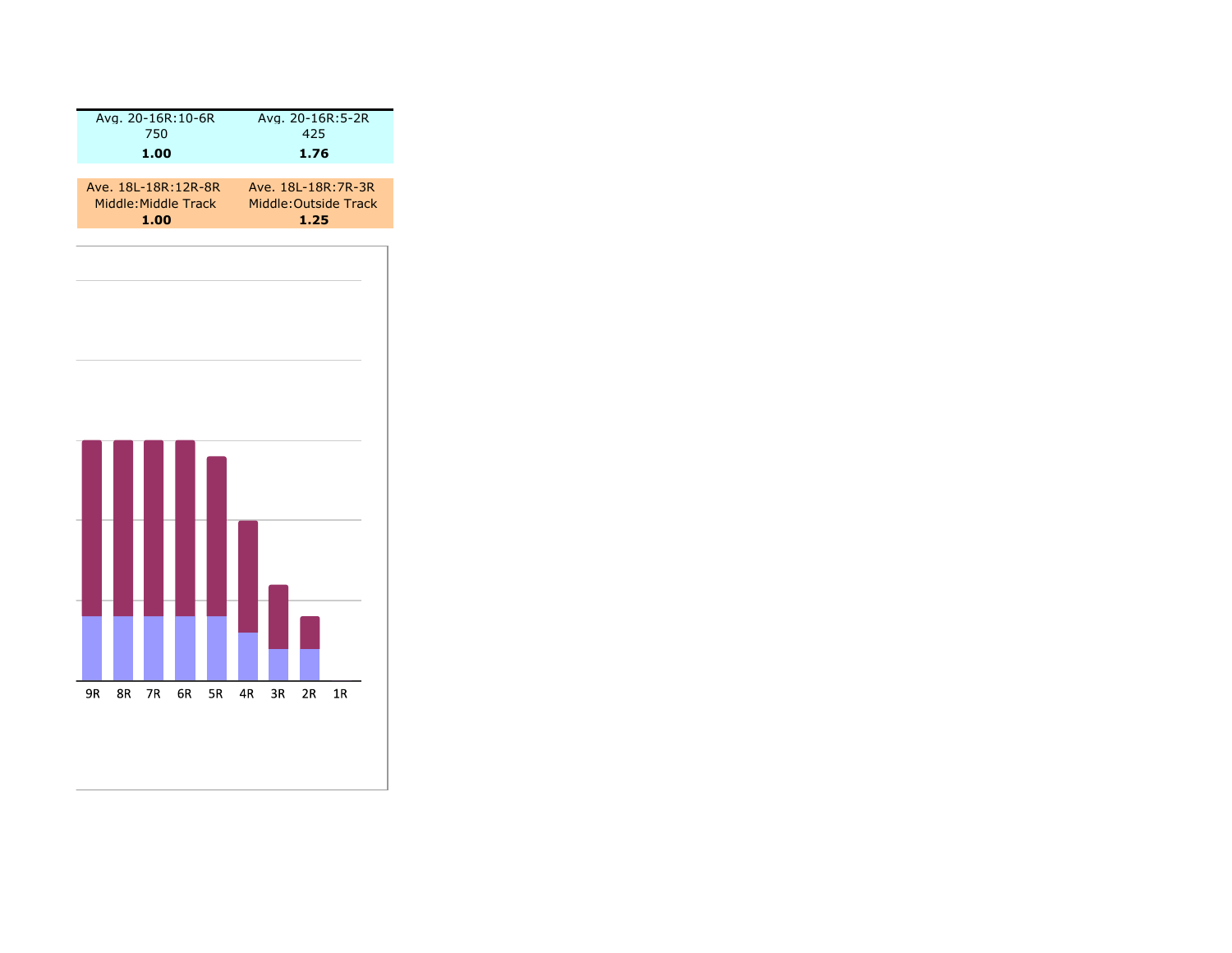## $60 -$ П **Forward** application buff out area  $\blacksquare$  Reverse application of conditioner Forward<br>application of 40 conditioner **Combined**<br>forward and Distance (feet) reverse applications **Forward**<br>application with 20 reverse buff out

 $\mathbf 0$ 

Board

## **MYST 10-04-2020 Overhead View of Conditioner Pattern**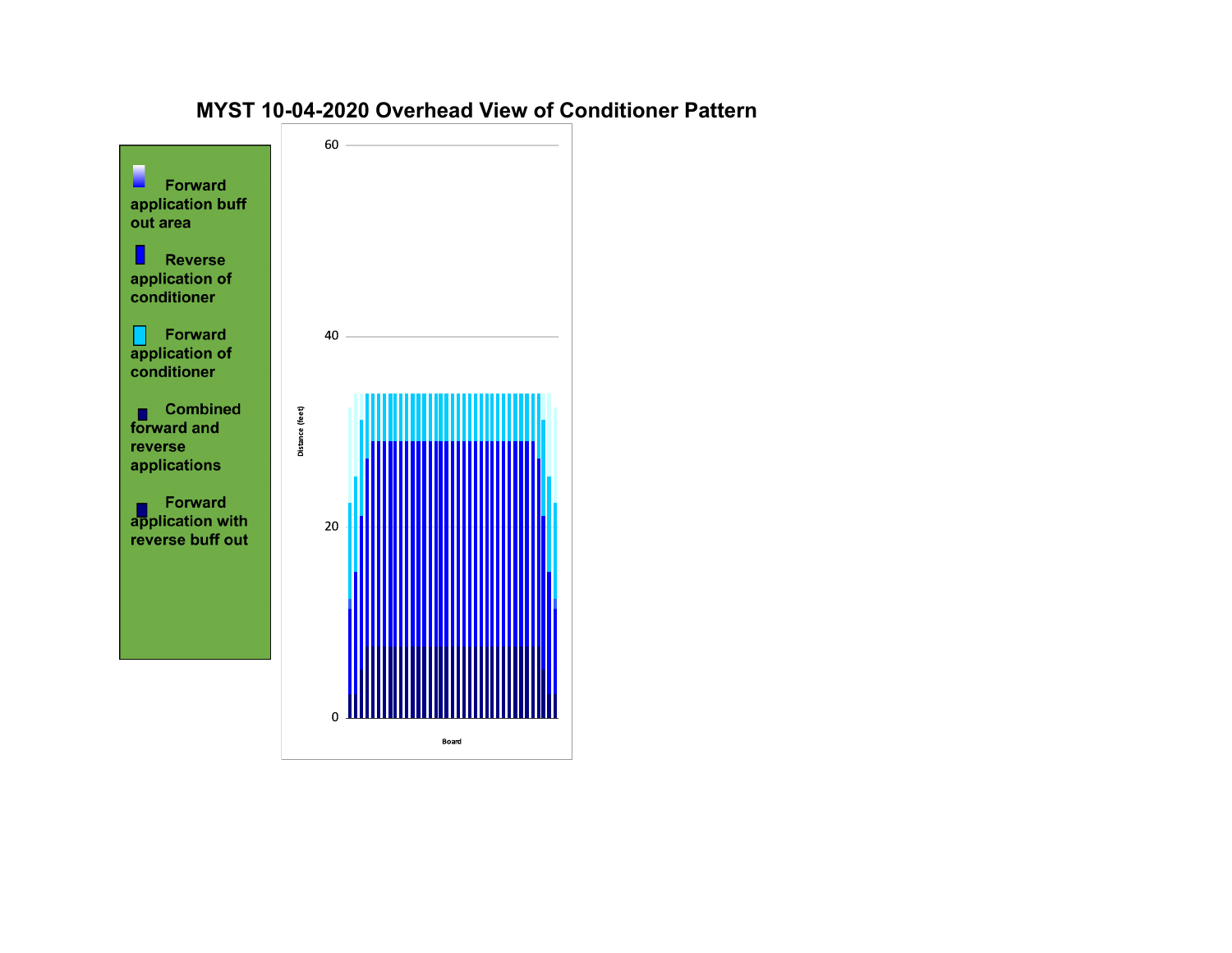| <b>Tournament Name</b>      |     |                     |                     |                      |                     |                     |                    |                   |                   |                                | MYST 10-04-2020            |                            |                                     |                        |              |                            |                    |                     |                            |                     |              |             |                     |             |                     |                     |                                                                   |                     |                     |             |                     |                           |                           |              |                     |                           |                     |                                 |  |
|-----------------------------|-----|---------------------|---------------------|----------------------|---------------------|---------------------|--------------------|-------------------|-------------------|--------------------------------|----------------------------|----------------------------|-------------------------------------|------------------------|--------------|----------------------------|--------------------|---------------------|----------------------------|---------------------|--------------|-------------|---------------------|-------------|---------------------|---------------------|-------------------------------------------------------------------|---------------------|---------------------|-------------|---------------------|---------------------------|---------------------------|--------------|---------------------|---------------------------|---------------------|---------------------------------|--|
| <b>Bowling Center</b>       |     |                     |                     |                      |                     |                     |                    |                   |                   |                                |                            |                            | <b>Bel Air</b>                      |                        |              |                            |                    |                     |                            |                     |              |             |                     |             |                     |                     |                                                                   |                     |                     |             |                     |                           |                           |              |                     |                           |                     |                                 |  |
|                             |     |                     |                     |                      |                     |                     |                    |                   |                   |                                |                            |                            |                                     |                        |              |                            |                    |                     |                            |                     |              |             |                     |             |                     |                     |                                                                   |                     |                     |             |                     |                           |                           |              |                     |                           |                     |                                 |  |
| City, State<br><b>Dates</b> |     |                     |                     |                      |                     |                     |                    |                   |                   |                                |                            |                            | <b>Belleville, IL</b><br>10-04-2020 |                        |              |                            |                    |                     |                            |                     |              |             |                     |             |                     |                     |                                                                   |                     |                     |             |                     |                           |                           |              |                     |                           |                     |                                 |  |
|                             |     |                     |                     |                      |                     |                     |                    |                   |                   |                                |                            |                            |                                     |                        |              |                            |                    |                     |                            |                     |              |             |                     |             |                     |                     |                                                                   |                     |                     |             |                     |                           |                           |              |                     |                           |                     |                                 |  |
|                             |     |                     |                     |                      |                     |                     |                    |                   |                   |                                |                            |                            |                                     |                        |              |                            |                    |                     |                            |                     |              |             |                     |             |                     |                     |                                                                   |                     |                     |             |                     |                           |                           |              |                     |                           |                     |                                 |  |
|                             |     |                     |                     |                      |                     |                     |                    |                   |                   | <u>#1</u>                      |                            |                            |                                     | #2                     |              |                            |                    | <u>#3</u>           |                            |                     |              | <u>#4</u>   |                     |             |                     | #5                  |                                                                   |                     |                     | #6          |                     |                           |                           |              |                     |                           |                     |                                 |  |
|                             |     |                     |                     |                      |                     |                     |                    |                   |                   |                                |                            |                            |                                     |                        |              |                            |                    |                     |                            |                     |              |             |                     |             |                     |                     |                                                                   |                     |                     |             |                     |                           |                           |              |                     |                           |                     |                                 |  |
| Zone Length                 |     |                     |                     |                      |                     |                     |                    |                   |                   |                                |                            |                            |                                     |                        |              |                            |                    |                     |                            |                     |              |             |                     |             |                     |                     |                                                                   |                     |                     |             |                     |                           |                           |              |                     |                           |                     |                                 |  |
| <b>Tape Location</b>        |     |                     |                     |                      |                     |                     |                    |                   |                   |                                |                            |                            |                                     |                        |              |                            |                    |                     |                            |                     |              |             |                     |             |                     |                     |                                                                   |                     |                     |             |                     |                           |                           |              |                     |                           |                     |                                 |  |
|                             |     |                     |                     |                      |                     |                     |                    |                   |                   |                                |                            |                            |                                     |                        |              |                            |                    |                     |                            |                     |              |             |                     |             |                     |                     |                                                                   |                     |                     |             |                     |                           |                           |              |                     |                           |                     |                                 |  |
| <b>FORWARD OIL</b>          |     |                     |                     |                      |                     |                     |                    |                   |                   |                                |                            |                            |                                     |                        |              |                            |                    |                     |                            |                     |              |             |                     |             |                     |                     |                                                                   |                     |                     |             |                     |                           |                           |              |                     |                           |                     |                                 |  |
|                             |     |                     |                     |                      |                     |                     |                    |                   |                   |                                |                            |                            |                                     |                        |              |                            |                    |                     |                            |                     |              |             |                     |             |                     |                     |                                                                   |                     |                     |             |                     |                           |                           |              |                     |                           |                     |                                 |  |
| Pump Calibration:           |     |                     |                     |                      |                     |                     | 50                 |                   |                   |                                |                            | <b>Fwd Volume</b>          |                                     |                        | 6.900        |                            |                    |                     | Rev Volume                 |                     |              |             | 18.250              |             |                     |                     | Total Volume 25.150                                               |                     |                     |             |                     |                           |                           |              |                     |                           |                     |                                 |  |
|                             |     |                     |                     |                      |                     |                     |                    |                   |                   |                                |                            |                            |                                     |                        |              |                            |                    |                     |                            |                     |              |             |                     |             |                     |                     |                                                                   |                     |                     |             |                     |                           |                           |              |                     |                           |                     |                                 |  |
|                             | 1L  | 2L                  | 3L                  | 4L                   | 5L                  | 6L                  | 7L                 | 8L                | 9L                |                                |                            |                            | 10L 11L 12L 13L 14L 15L 16L 17L     |                        |              |                            |                    |                     |                            |                     |              |             |                     |             |                     |                     | 18L 19L 20 19R 18R 17R 16R 15R 14R 13R 12R 11R 10R                |                     |                     |             | 9R                  |                           | 8R 7R                     |              |                     |                           |                     | 6R 5R 4R 3R 2R 1R               |  |
|                             | 01F | 100                 | 100                 | 100                  | 100                 | 100                 | 100                | 100               | 100               | 100                            | 100                        | 100                        | 100                                 | 100                    | 100          | 100                        | 100                | 100                 | 100                        | 100                 | 100          | 100         | 100                 | 100         | 100                 | 100                 | 100                                                               | 100                 | 100                 | 100         |                     | $100$ 100                 | 100                       | 100          | 100                 | 100                       | 100                 | 100                             |  |
| 02F<br>03F                  |     |                     |                     | 50                   | 50<br>50            | 50<br>50            | 50<br>50           | 50<br>$50\,$      | 50<br>50          | 50<br>50                       | 50<br>50                   | 50<br>50                   | 50<br>50                            | 50<br>50               | 50<br>50     | $50\,$<br>50               | 50<br>50           | 50<br>50            | 50<br>50                   | 50<br>50            | 50<br>50     | 50<br>50    | 50<br>50            | 50<br>50    | 50<br>50            | 50<br>50            | 50<br>50                                                          | 50<br>50            | $50\,$<br>50        | 50<br>50    | 50<br>50            | $50\,$<br>50              | 50<br>50                  | $50\,$<br>50 | 50<br>50            | 50                        |                     |                                 |  |
| 04F                         |     | $\mathsf 0$         | $\mathsf{O}\xspace$ | $\mathbf 0$          | $\mathsf{O}\xspace$ | $\mathbf 0$         | $\mathsf 0$        | $\mathsf 0$       | $\mathsf 0$       | $\mathsf 0$                    | $\mathsf{O}$               | $\mathsf 0$                | $\mathsf 0$                         | $\mathsf{O}\xspace$    | $\mathsf{O}$ | $\mathsf{O}\xspace$        | $\mathsf{O}$       | $\mathsf{O}\xspace$ | $\mathsf{O}\xspace$        | $\mathsf{O}\xspace$ | $\mathsf{O}$ | $\mathsf 0$ | $\mathsf{O}\xspace$ | $\mathsf 0$ | $\mathsf{O}\xspace$ | $\mathsf{O}\xspace$ | $\mathsf{O}\xspace$                                               | $\mathsf 0$         | $\mathsf 0$         | $\mathsf 0$ | $\mathsf 0$         | $\mathsf 0$               | $\mathsf{O}$              | $\mathsf 0$  | $\mathsf 0$         | $\mathbf 0$               | $\mathsf 0$         | $\mathsf 0$                     |  |
| 05F                         |     |                     |                     |                      |                     |                     |                    |                   |                   |                                |                            |                            |                                     |                        |              |                            |                    |                     |                            |                     |              |             |                     |             |                     |                     |                                                                   |                     |                     |             |                     |                           |                           |              |                     |                           |                     |                                 |  |
| S 06F                       |     |                     |                     |                      |                     |                     |                    |                   |                   |                                |                            |                            |                                     |                        |              |                            |                    |                     |                            |                     |              |             |                     |             |                     |                     |                                                                   |                     |                     |             |                     |                           |                           |              |                     |                           |                     |                                 |  |
| c 07F                       |     |                     |                     |                      |                     |                     |                    |                   |                   |                                |                            |                            |                                     |                        |              |                            |                    |                     |                            |                     |              |             |                     |             |                     |                     |                                                                   |                     |                     |             |                     |                           |                           |              |                     |                           |                     |                                 |  |
| 08F<br>r.                   |     |                     |                     |                      |                     |                     |                    |                   |                   |                                |                            |                            |                                     |                        |              |                            |                    |                     |                            |                     |              |             |                     |             |                     |                     |                                                                   |                     |                     |             |                     |                           |                           |              |                     |                           |                     |                                 |  |
| e 09F                       |     |                     |                     |                      |                     |                     |                    |                   |                   |                                |                            |                            |                                     |                        |              |                            |                    |                     |                            |                     |              |             |                     |             |                     |                     |                                                                   |                     |                     |             |                     |                           |                           |              |                     |                           |                     |                                 |  |
| e 10F<br>n 11F              |     |                     |                     |                      |                     |                     |                    |                   |                   |                                |                            |                            |                                     |                        |              |                            |                    |                     |                            |                     |              |             |                     |             |                     |                     |                                                                   |                     |                     |             |                     |                           |                           |              |                     |                           |                     |                                 |  |
| 12F                         |     |                     |                     |                      |                     |                     |                    |                   |                   |                                |                            |                            |                                     |                        |              |                            |                    |                     |                            |                     |              |             |                     |             |                     |                     |                                                                   |                     |                     |             |                     |                           |                           |              |                     |                           |                     |                                 |  |
| 13F                         |     |                     |                     |                      |                     |                     |                    |                   |                   |                                |                            |                            |                                     |                        |              |                            |                    |                     |                            |                     |              |             |                     |             |                     |                     |                                                                   |                     |                     |             |                     |                           |                           |              |                     |                           |                     |                                 |  |
| 14F                         |     |                     |                     |                      |                     |                     |                    |                   |                   |                                |                            |                            |                                     |                        |              |                            |                    |                     |                            |                     |              |             |                     |             |                     |                     |                                                                   |                     |                     |             |                     |                           |                           |              |                     |                           |                     |                                 |  |
| 15F                         |     |                     |                     |                      |                     |                     |                    |                   |                   |                                |                            |                            |                                     |                        |              |                            |                    |                     |                            |                     |              |             |                     |             |                     |                     |                                                                   |                     |                     |             |                     |                           |                           |              |                     |                           |                     |                                 |  |
|                             |     |                     | 550                 |                      |                     |                     |                    | 1000              |                   |                                |                            |                            | 1000                                |                        |              |                            |                    | 900                 |                            | 100                 |              | 900         |                     |             |                     |                     | 1000                                                              |                     |                     |             |                     | 1000                      |                           |              |                     | 550                       |                     |                                 |  |
|                             |     |                     |                     |                      |                     |                     |                    |                   |                   |                                |                            |                            |                                     |                        |              |                            |                    |                     |                            |                     |              |             |                     |             |                     |                     |                                                                   |                     |                     |             |                     |                           |                           |              |                     |                           |                     |                                 |  |
| <b>REVERSE OIL</b>          |     |                     |                     |                      |                     |                     |                    |                   |                   |                                |                            |                            |                                     |                        |              |                            |                    |                     |                            |                     |              |             |                     |             |                     |                     |                                                                   |                     |                     |             |                     |                           |                           |              |                     |                           |                     |                                 |  |
|                             | 1L  | 2L                  | 3L                  |                      |                     |                     |                    |                   |                   |                                |                            |                            |                                     |                        |              |                            |                    |                     |                            |                     |              |             |                     |             |                     |                     |                                                                   |                     |                     |             |                     |                           |                           | 6R           |                     |                           |                     |                                 |  |
|                             | 01R | $\mathsf{O}\xspace$ | $\mathsf{O}$        | 4L<br>$\mathsf{o}\,$ | 5L<br>$\mathbf 0$   | 6L<br>$\mathsf 0$   | 7L<br>$\mathsf{O}$ | 8L<br>$\mathsf 0$ | 9L<br>$\mathbb O$ | 10 <sub>L</sub><br>$\mathsf 0$ | 11L<br>$\mathsf{O}\xspace$ | 12L<br>$\mathsf{O}\xspace$ | 13L<br>$\mathsf 0$                  | 14L 15L<br>$\mathsf 0$ | $\mathsf 0$  | 16L<br>$\mathsf{O}\xspace$ | 17L<br>$\mathsf 0$ | 18L<br>$\mathsf 0$  | 19L<br>$\mathsf{O}\xspace$ | 20<br>$\mathsf 0$   | $\mathsf 0$  | $\mathsf 0$ | $\mathsf 0$         | $\mathsf 0$ | $\mathsf{O}\xspace$ | $\mathsf 0$         | 19R 18R 17R 16R 15R 14R 13R 12R 11R 10R 9R<br>$\mathsf{O}\xspace$ | $\mathsf{O}\xspace$ | $\mathsf 0$         | $\mathsf 0$ | $\mathsf{O}\xspace$ | 8R<br>$\mathsf{O}\xspace$ | 7R<br>$\mathsf{O}\xspace$ | $\mathsf 0$  | 5R<br>$\mathsf 0$   | 4R<br>$\mathsf{O}\xspace$ | $\mathsf{O}\xspace$ | 3R 2R 1R<br>$\mathsf{O}\xspace$ |  |
|                             | 02R |                     |                     |                      |                     | 50                  | 50                 | 50                | 50                | 50                             | 50                         | 50                         | 50                                  | 50                     | 50           | 50                         | 50                 | 50                  | 50                         | 50                  | 50           | 50          | 50                  | 50          | 50                  | 50                  | 50                                                                | 50                  | 50                  | 50          | 50                  | 50                        | 50                        | 50           |                     |                           |                     |                                 |  |
|                             | 03R |                     |                     |                      | 150                 | 150                 | 150                | 150               | 150               | 150                            | 150                        | 150                        | 150                                 | 150                    | 150          | 150                        | 150                | 150                 | 150                        | 150                 | 150          | 150         | 150                 | 150         | 150                 | 150                 | 150                                                               | 150                 | 150                 | 150         | 150                 | 150                       | 150                       | 150          | 150                 |                           |                     |                                 |  |
|                             | 04R |                     |                     | 150                  | 150                 | 150                 | 150                | 150               | 150               | 150                            | 150                        | 150                        | 150                                 | 150                    | 150          | 150                        | 150                | 150                 | 150                        | 150                 | 150          | 150         | 150                 | 150         | 150                 | 150                 | 150                                                               | 150                 | 150                 | 150         | 150                 | 150                       | 150                       | 150          | 150                 | 150                       |                     |                                 |  |
| 05R                         |     |                     | 100                 | 100                  | 100                 | 100                 | 100                | 100               | 100               | 100                            | 100                        | 100                        | 100                                 | 100                    | 100          | 100                        | 100                | 100                 | 100                        | 100                 | 100          | 100         | 100                 | 100         | 100                 | 100                 | 100                                                               | 100                 | 100                 | 100         | 100                 | 100                       | 100                       | 100          | 100                 | 100                       | 100                 |                                 |  |
| S 06R                       |     | 100                 | 100                 | 100                  | 100                 | 100                 | 100                | 100               | 100               | 100                            | 100                        | 100                        | 100                                 | 100                    | 100          | 100                        | 100                | 100                 | 100                        | 100                 | 100          | 100         | 100                 | 100         | 100                 | 100                 | 100                                                               | 100                 | 100                 | 100         | 100                 | 100                       | 100                       | 100          | 100                 | 100                       | 100                 | 100                             |  |
| c 07R                       | 08F | $\mathsf 0$         | $\mathbf 0$         | $\mathbf 0$          | $\mathsf{O}\xspace$ | $\mathsf{O}\xspace$ | $\mathbf 0$        | $\mathsf 0$       | $\mathbb O$       | $\mathsf 0$                    | $\mathsf{O}$               | $\mathsf 0$                | $\mathsf 0$                         | $\mathsf 0$            | $\mathsf{O}$ | $\mathsf{O}\xspace$        | $\mathsf{O}$       | $\mathbf 0$         | $\mathsf 0$                | $\mathsf{O}\xspace$ | $\mathsf{O}$ | $\mathbf 0$ | $\mathsf{O}\xspace$ | $\mathsf 0$ | $\mathsf{O}\xspace$ | $\mathsf 0$         | $\mathsf{O}\xspace$                                               | $\mathsf 0$         | $\mathsf{O}\xspace$ | $\mathsf 0$ | $\mathsf 0$         | $\mathsf 0$               | $\mathsf{O}$              | $\mathsf 0$  | $\mathsf{O}\xspace$ | $\mathbf 0$               | $\mathsf{O}$        | 0                               |  |
|                             |     |                     |                     |                      |                     |                     |                    |                   |                   |                                |                            |                            |                                     |                        |              |                            |                    |                     |                            |                     |              |             |                     |             |                     |                     |                                                                   |                     |                     |             |                     |                           |                           |              |                     |                           |                     |                                 |  |